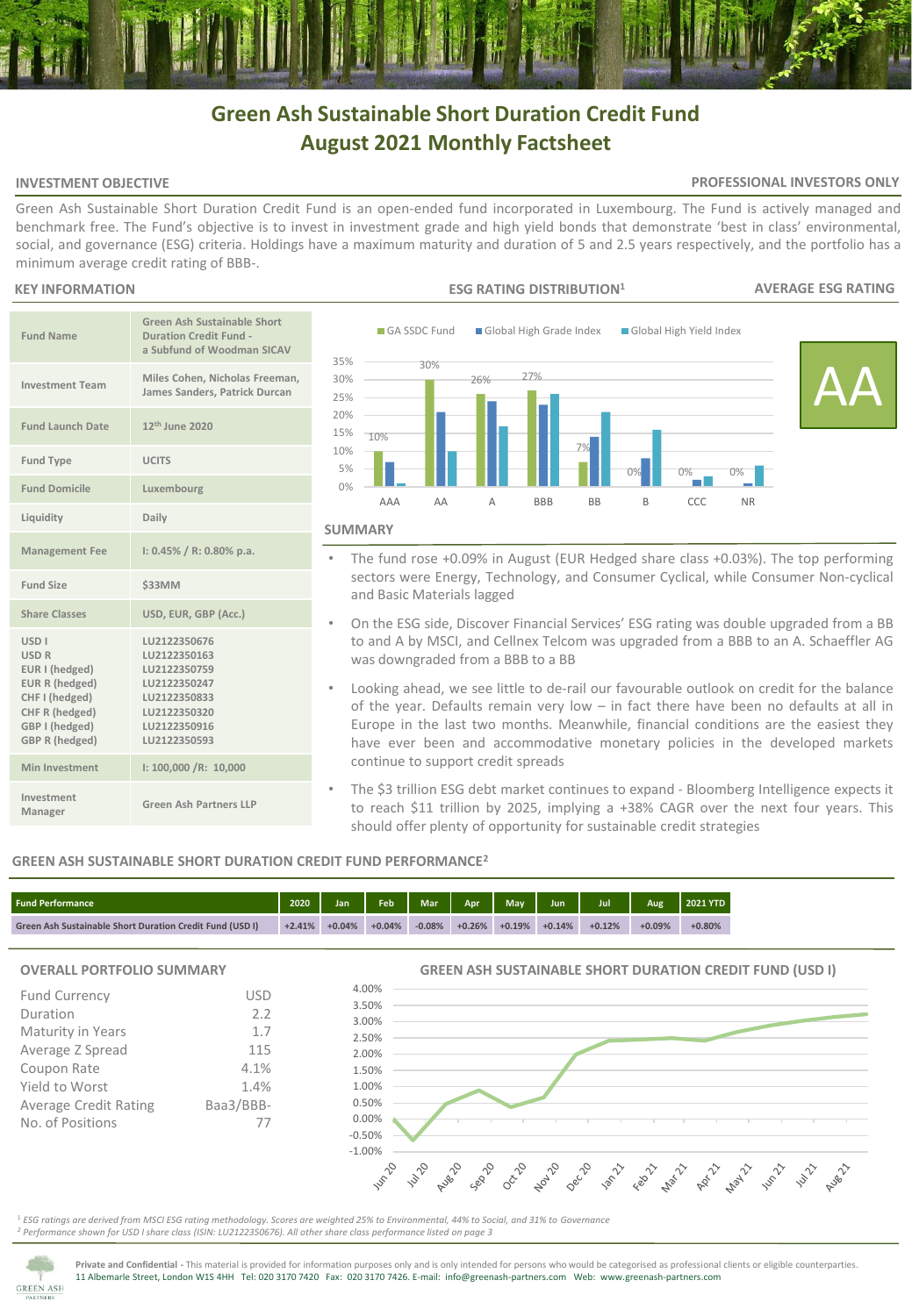## **WEIGHT BY CREDIT RATING**



**WEIGHT BY MATURITY**



## **SERVICE PROVIDERS**

| Auditor                 | PricewaterhouseCoopers<br>(PWC)                            |
|-------------------------|------------------------------------------------------------|
| Custodian               | Credit Suisse (Lux)                                        |
| Administrator           | <b>Credit Suisse Fund Services</b><br>(Lux)                |
| <b>Paying Agent</b>     | <b>Credit Suisse AG</b>                                    |
| Legal<br>Representative | Credit Suisse AG                                           |
| Management<br>Company   | <b>MultiConcept Fund</b><br>Management S.A<br>(Luxembourg) |



#### **REGIONAL EXPOSURE SECTOR WEIGHTINGS**



# **FUND UPDATE AND OUTLOOK**

The fund rose +0.09% in August (EUR Hedged share class +0.03%). The top performing sectors were Energy, Technology, and Consumer Cyclical, while Consumer Non-cyclical and Basic Materials lagged. On the ESG side, Discover Financial Services' ESG rating was double upgraded from a BB to and A by MSCI, and Cellnex Telcom was upgraded from a BBB to an A. Schaeffler AG was downgraded from a BBB to a BB due to product quality and labour management issues. We have decided to exit the position as a result of this as well as limited upside from an investment point of view. Portfolio duration was unchanged month on month at 2.2 years – this focus on the front end of the curve has helped insulate the fund from gyrations of 10Yr Treasury yields.

The first half of August saw further choppiness in the government bond market as investors sifted through monthly data points to try to determine the durability of the economic recovery and therefore the timing of monetary tightening. This culminated at the end of the month with Fed Chair Powell's keynote at Jackson Hole. As we expected, Powell's outlook remains balanced between cautious optimism on the nascent economic recovery, while recognising the need for accommodative policy to remain in place for some time. Maintaining his dovish stance was made easier by the unfortunate resurgence of COVID-19 cases in the US, China and many other places, due to the more contagious Delta variant. In a possible first, he acknowledged the long-term disinflationary forces of technology and demographics, which has been a central part of Green Ash's sanguine house view on inflation for several years. This outcome has provided a goldilocks environment for equities and credit, and kept a lid on longer dated government

bond yields. Market expectations are for the Fed to give notice of a tapering of asset purchases in September and commence tapering in November. Previous Fed messaging has indicated they will need concrete evidence of a substantial recovery in the labour market before their first rate hike, which the market is currently pricing in December 2022.

Looking ahead, we see little to de-rail our favourable outlook on credit for the balance of the year. Defaults remain very low  $-$  in fact there have been no defaults at all in Europe in the last two months (trailing 12m rate at 2.1%), and the par weighted high yield default rate in the US is just 1.2%. Meanwhile, financial conditions are the easiest they have ever been and accommodative monetary policies in the developed markets continue to support credit spreads. The \$3 trillion ESG debt market continues to expand - Bloomberg Intelligence expects it to reach \$11 trillion by 2025, implying a +38% CAGR over the next four years. This should offer plenty of opportunity for sustainable credit strategies from a bond selection point of view.